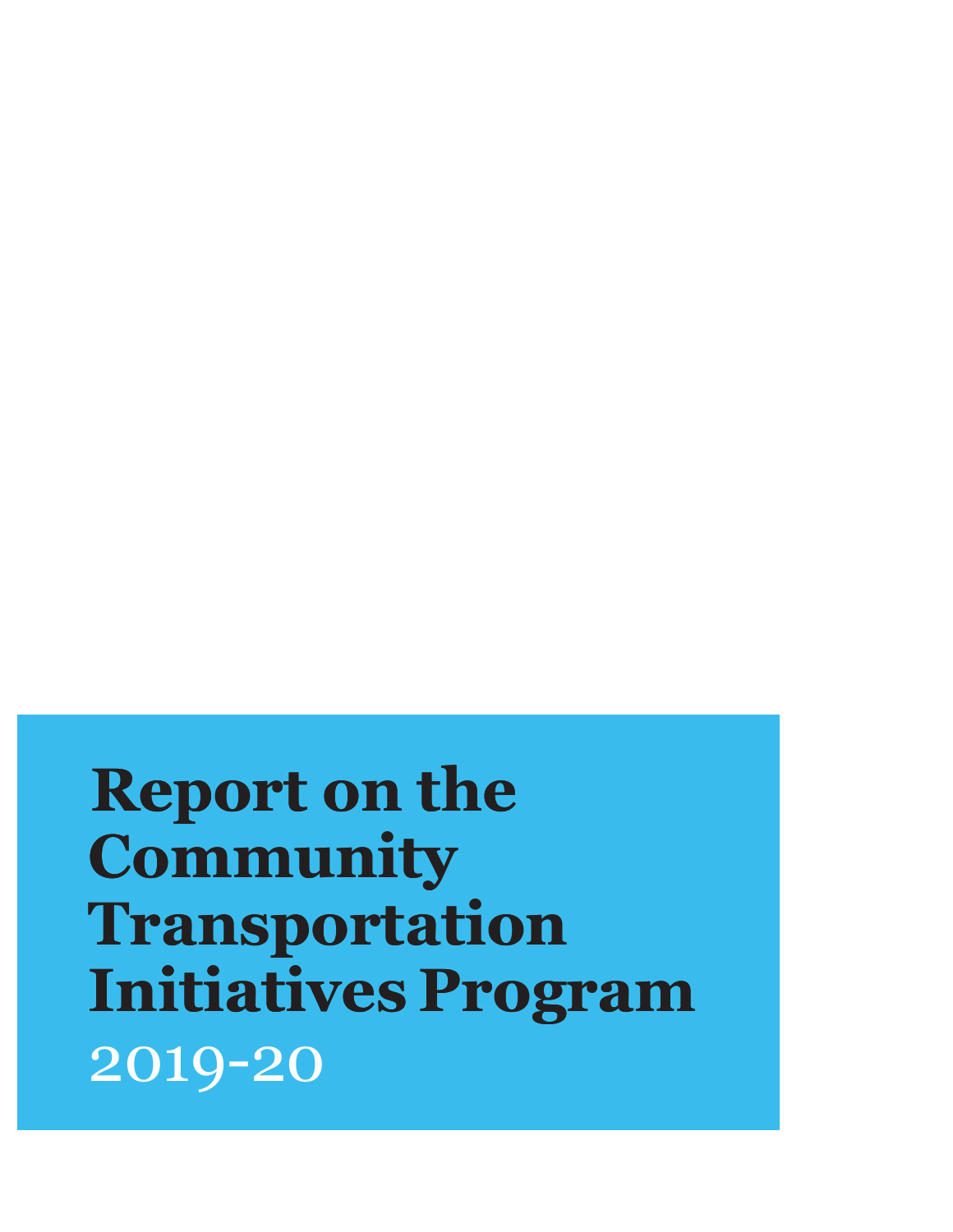# **Introduction**

The Department of Economic Development and Transportation is pleased to present a summary of projects proposed and completed under the Community Transportation Initiatives Program in 2019-20 to provide insights into the effectiveness of the program.

The Community Transportation Initiatives Program provides financial contributions to Nunavut communities for the construction and maintenance of community access roads and marine facilities that connect communities to economic development opportunities and traditional livelihood activities. These include recreational sites, camps, sites of special cultural importance, local resources and access to water or to ice in support of fishing, hunting and tourism opportunities.

The program is application-based, with funding allocated to communities based on the merit of the project proposals and level of community support. Funding decisions seek to maximize the total number of communities receiving contributions. Community involvement, local benefit, cost, and mitigation of potential environmental impacts are considered in the evaluation of proposals.

Funding requests totaling \$3,181,275 for Community Access Road projects were received from thirteen (13) communities in 2019-20. Some projects were approved for significantly less than the amount requested, and one proposal was turned down entirely. Some communities were unable to complete the full scope of the approved projects; as a result total expenditures were \$1,333,089 of the \$1,500,000 approved.

The Community Transportation Initiatives Program is administered in tandem with the Small Craft Harbours capital program. Proposal requests totaling \$321,195 for Small Craft Harbour projects were received from six (6) communities in 2019-20.

One project did not proceed as planned, and in the end a total of \$253,013 in Small Craft Harbours funding was committed to provide upgrades to community breakwaters and sealift infrastructure in all six communities that requested funding.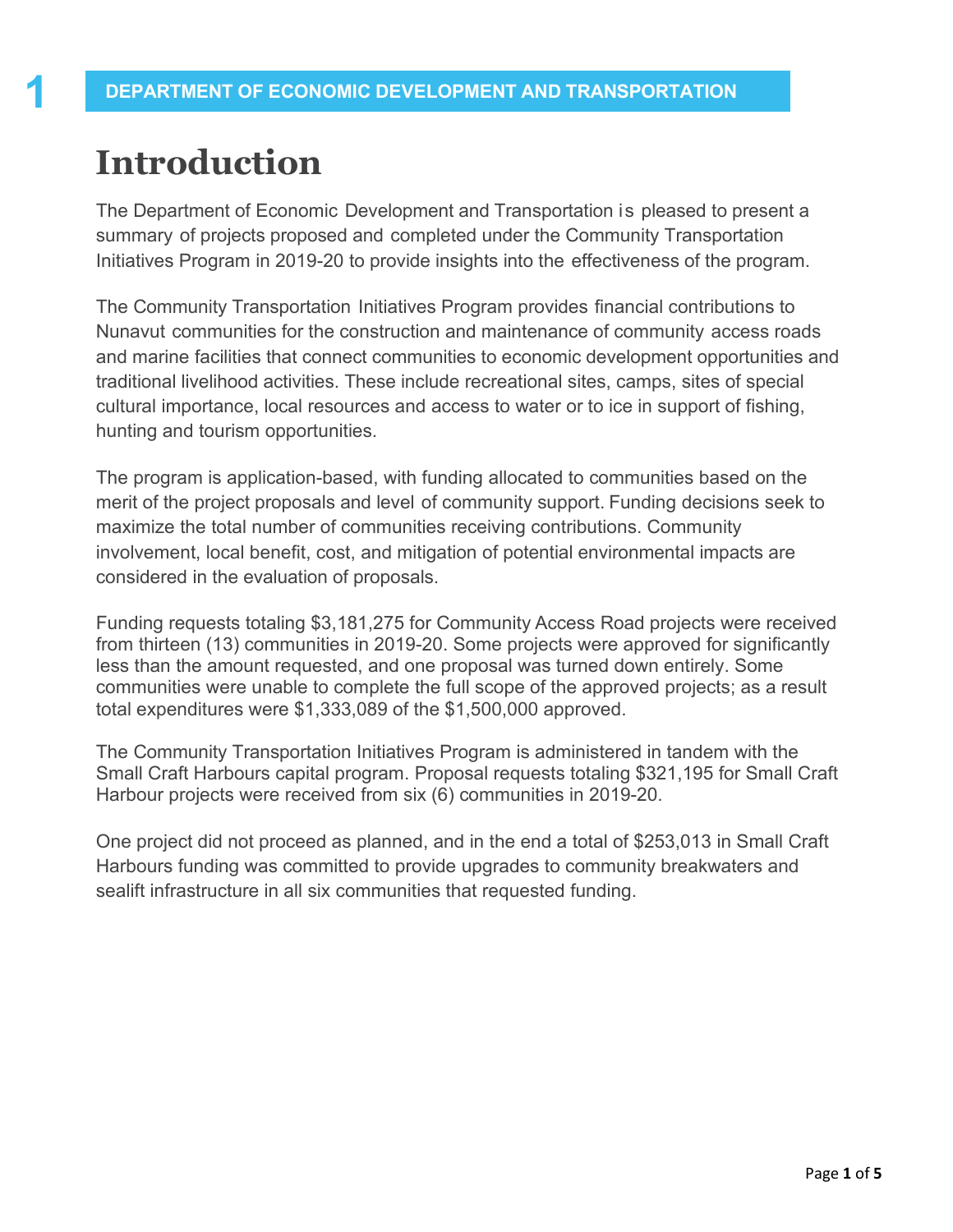# **Kitikmeot Region Projects**

In 2019, four (4) Kitikmeot communities (Cambridge Bay, Kugaaruk, Kugluktuk and Taloyoak) submitted proposals totaling \$878,634 for access road projects. Three (3) communities received contributions to assist with their projects, for a total of \$348,350. The funding was used to improve access roads in the respective communities.

One (1) Kitikmeot community (Kugaaruk) was provided with Small Craft Harbours funding in the amount of \$50,000 to assist in improving a barge landing area.

#### **Cambridge Bay**

**Road to Mount Pelly Amended** – The hamlet received \$98,350 to repair and resurface approximately 17 km of the road to Mount Pelly.

## **Taloyoak**

**Upgrade Access Road – Middle Lake to Tagiokneechok** – The hamlet received \$200,000 to upgrade the existing access road. Construction activities ran between August and early October. The 10-person crew worked out of a mobile camp and manually removed boulders and rocks from the trail and packed holes with gravel.

#### **Kugaaruk**

**Kugaaruk Access Road** – The hamlet received \$50,000 to maintain the existing access road.

**Marine Barge Landing - The hamlet received \$50,000 to improve their marine barge** landing area.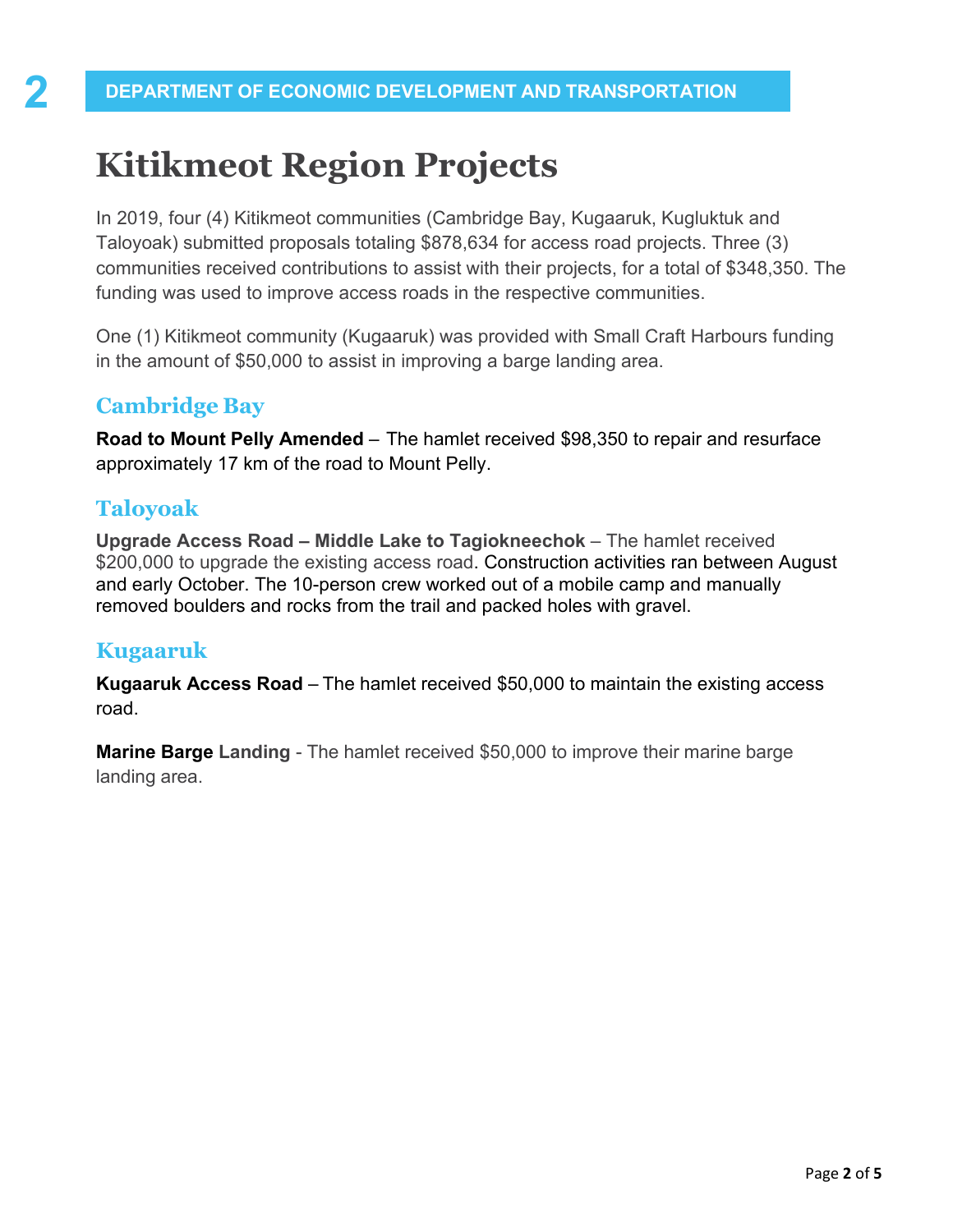# **Qikiqtaaluk Region Projects**

In 2019-20, three (3) Qikiqtaaluk communities (Arctic Bay, Clyde River, and Grise Fiord) submitted proposals totaling \$312,550 for access road projects. All three received the full amount requested to assist with their projects. The funding was used to extend and upgrade existing roads or trails.

Four (4) communities (Kinngait, Clyde River, Pangnirtung, and Qikiqtarjuaq) submitted proposals totaling \$211,195 for marine facility improvements. All four received the requested amounts for their projects.

### **Arctic Bay**

**Victor Bay to Nuvua (Victor Point) Access Road** – This is a multi-year project to create a road connection from Victor Bay to Nuvua. When the road is completed it will cover a distance of approximately 16 kilometres. The hamlet received a contribution of \$100,000 in 2019-20 and expended the entire amount.

### **Clyde River**

**Kuuviniq to Kugaaruk access road** – The \$150,000 project involved building two kilometres of new road and improving sections of the Cape Christian access road between Kuuviniq and Kuugaruk River, a popular fishing area.

**Clyde River Bridge** – Funding of \$24,583 was provided for a condition inspection report and load testing of a bridge expected to be critical to the upcoming federal harbour project.

#### **Grise Fiord**

**Access road to Plateau Area around the Greenlander** – The Hamlet received a contribution of \$62,550 for this multi-year project, resulting in a 1.5 km road.

### **Kinngait**

**Pre-Feasibility Study Marine** – The hamlet received \$70,000 to develop a pre-feasibility study for marine infrastructure. Work included a desktop geological assessment, community consultation, site reconnaissance and development of concept options.

## **Qikiqtarjuaq**

**Breakwater Repair and Maintenance** – The hamlet received a contribution of \$100,000 to repair sinkholes in the community's breakwater.

### **Pangnirtung**

**Shoreline Cleanup** – The hamlet received a contribution of \$16,612 to clean up the shoreline around the community.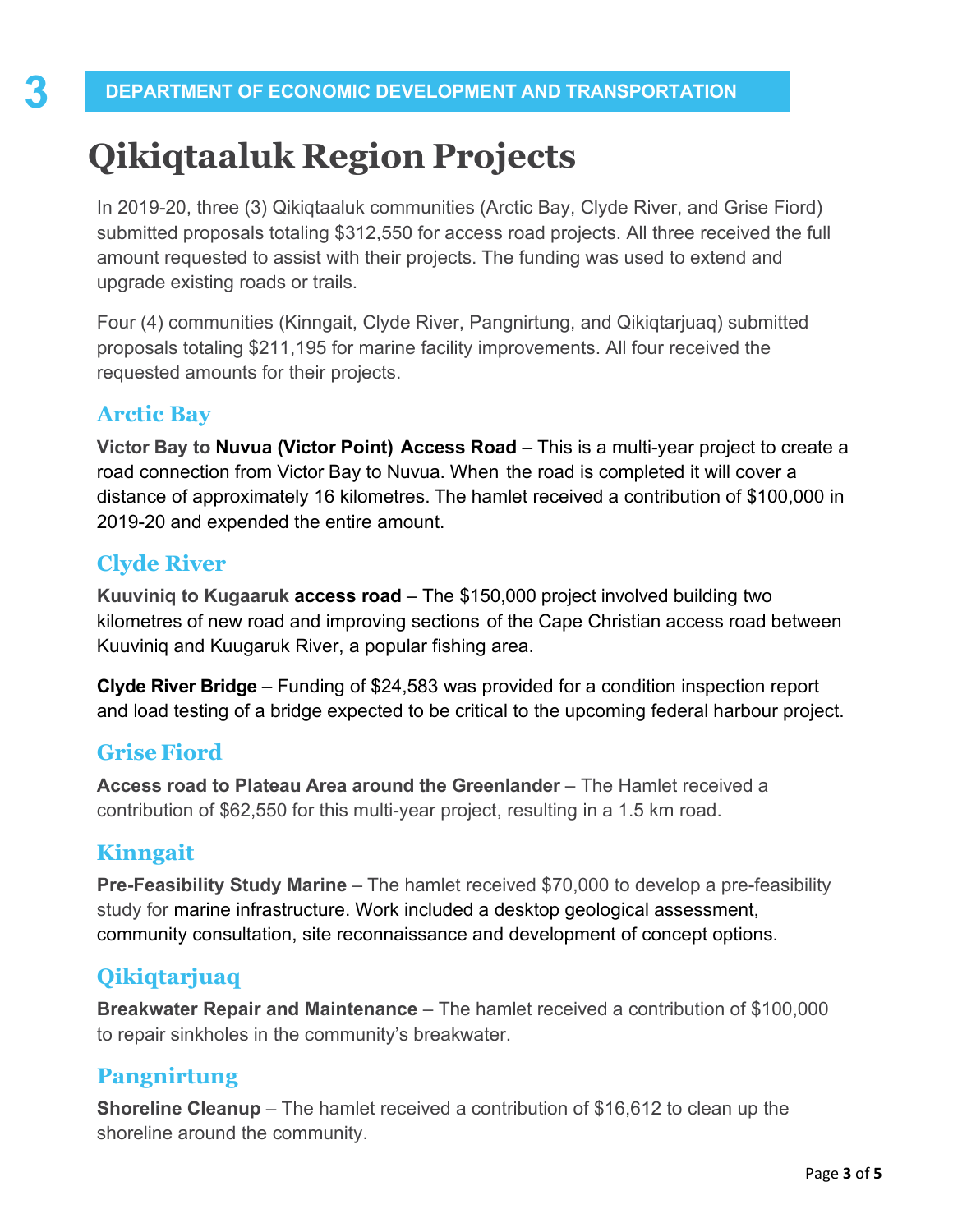# **Kivalliq Region Projects**

In 2019, six (6) Kivalliq communities (Arviat, Baker Lake, Chesterfield Inlet, Coral Harbour, Naujaat, and Whale Cove) submitted proposals totaling \$1,790,091 for access road projects. All received a contribution to assist with their projects. The contributions provided totaled \$839,100, or 46.9% of the amount requested. The funding was used to extend existing roads/trails, start new ones or to maintain and repair their existing roads.

Baker Lake was approved for \$60,000 in marine infrastructure funding to improve the Barge Pushout area, unfortunately the hamlet could not undertake the work as planned.

#### **Arviat**

**Maguse River Trail** – The Hamlet completed additional resurfacing and maintenance on the access road to Maguse River. A contribution of \$199,800 was provided to perform this work.

### **Baker Lake**

**Prince River Access Road** – The Hamlet received \$170,000 to upgrade, improve drainage and grade the existing access road to Prince River.

### **Chesterfield Inlet**

**Access Trail** – The Hamlet was able to develop approximately 2 km of road and maintain the existing access road. A contribution of \$80,000 was provided in 2019-20.

#### **Coral Harbour**

**Duke of York Bay / Isuuralik Trail Continuation**–The Hamlet received \$150,000 and completed 3.2 kilometres of new road. Once completed, the trail will link Coral Harbour with the Duke of York Bay, which boasts high quality hunting and fishing grounds.

#### **Naujaat**

**Access Trail Improvements** – The hamlet received a contribution of \$100,000 for access trail improvements; although site work was not ultimately initiated, the hamlet spent \$29,714 to complete mapping of the access road corridor.

### **Whale Cove**

**Road to Airport and Access Road to Wilson River –** The Hamlet received a contribution of \$139,300 to develop approximately 4km of road.